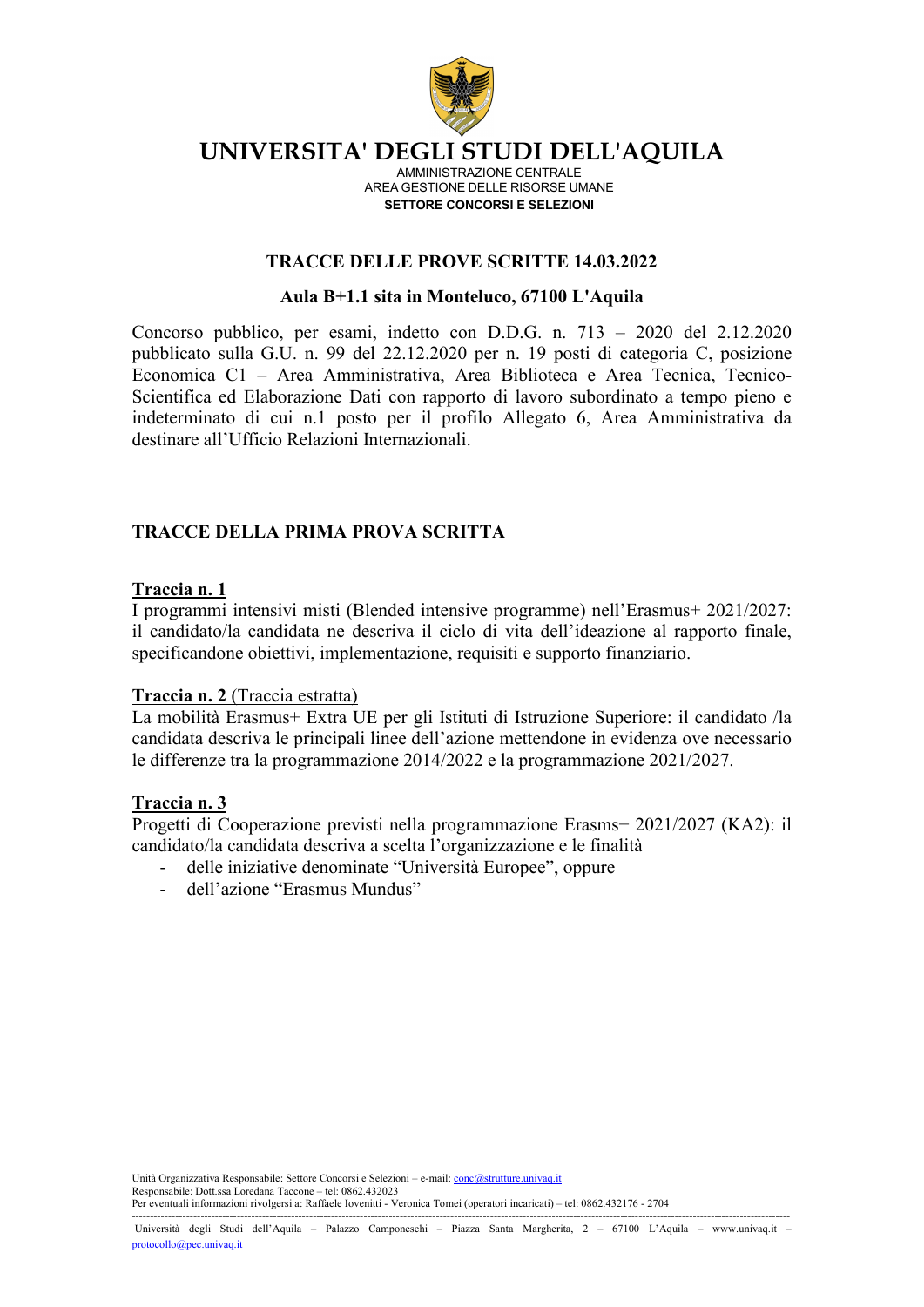

AMMINISTRAZIONE CENTRALE AREA GESTIONE DELLE RISORSE UMANE **SETTORE CONCORSI E SELEZIONI**

## **TRACCE DELLA SECONDA PROVA SCRITTA**

### **Traccia n. 1**

Il candidato / La candidata supponga di lavorare presso l'Ufficio Relazioni Internazionali dell'Università degli Studi dell'Aquila e di ricevere la mail che segue. Fornisca una risposta adeguata, sulla base delle proprie conoscenze.

Good morning,

We are two students in the last year of the Bachelor's Degree in Computer Science, of French and Cameroonian nationality, respectively.

We have seen that there is an Erasmus+ call with deadline March 15th, 2022.

As we are both French native speakers, we would like to apply for studying one semester of the next year at UPMC - Université Pierre et Marie Curie. Next year we'll be first-year students of the Master's Degree in Computer Science. Can we apply? What about the amount of the scholarship we can get? Are there any other possible funds, for studying abroad, besides the Erasmus scholarship?

We have another question: since there is an agreement for Computer Science with York University (Canada), we would also like to go on Erasmus to Toronto for two terms in 2023/24. How much funding would each of us get? Will a visa be necessary?

Finally, we were wondering when and how we need to prepare the study plan for the mobility in both cases. Who is approving that? Are there any general rules or is there a professor we may ask about that?

Sorry for all these questions, but we are foreigners, our level of Italian is intermediate and it is difficult for us to understand the Erasmus call. We are very confused about the Erasmus programme and the whole procedure, however we would really like to go and study abroad. Can we possibly ask someone for support in filling in the application form, thus avoiding making any mistake?

Best regards,

Jude & Julien

### **Traccia n. 2** (Traccia estratta)

Good morning,

We are three students who are planning to graduate in July 2022 and then wish to be enrolled in the Master's Degree in Electronic Engineering at DIIIE – Department of Industrial and Information Engineering and Economics, in September 2022.

We would like to study abroad in the second semester of the academic year 2022/23. We are planning to apply for the Erasmus call with deadline March  $15<sup>th</sup>$ , 2022. We would like to go together to the same University, take our car with us and rent an apartment together.

We are thinking about the following 5 possible institutions where we may go and study:

- University of Trieste (I TRIESTE01)
- Autonomous University of Barcelona (E BARCELO02)
- University of Patras (G PATRA 01)
- University of Hamburg (D Hamburg 01)

Unità Organizzativa Responsabile: Settore Concorsi e Selezioni – e-mail: *conc@strutture.univaq.it* Responsabile: Dott.ssa Loredana Taccone – tel: 0862.432023 Per eventuali informazioni rivolgersi a: Raffaele Iovenitti - Veronica Tomei (operatori incaricati) – tel: 0862.432176 - 2704

-------------------------------------------------------------------------------------------------------------------------------------------------------------------------------------- Università degli Studi dell'Aquila – Palazzo Camponeschi – Piazza Santa Margherita, 2 – 67100 L'Aquila – www.univaq.it – [protocollo@pec.univaq.it](mailto:protocollo@pec.univaq.it)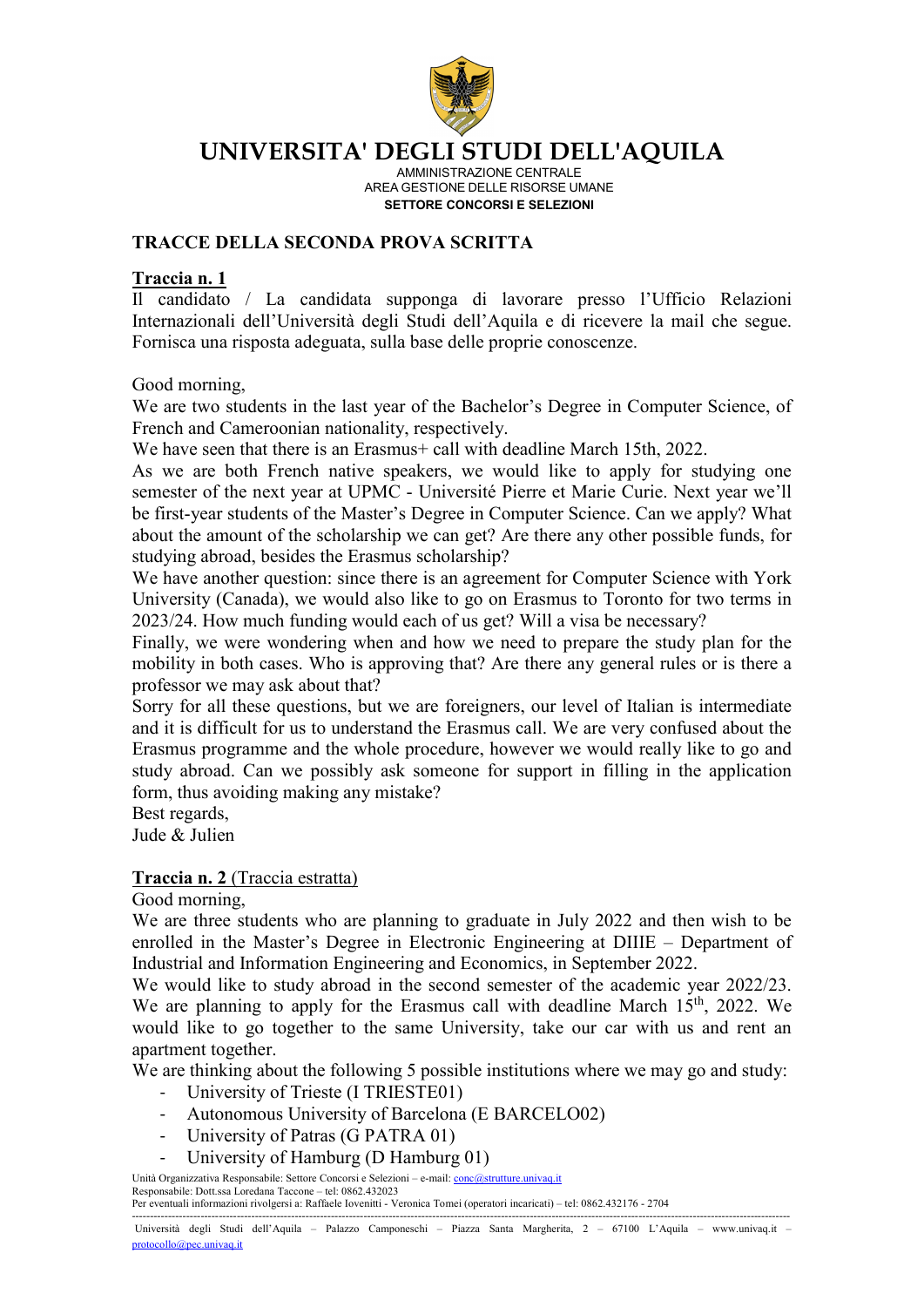

AMMINISTRAZIONE CENTRALE AREA GESTIONE DELLE RISORSE UMANE **SETTORE CONCORSI E SELEZIONI**

- Université Côte d'Azur (F NICE 42)

Can we apply for these destinations?

In 2021/22 Hanna and Nicole are enrolled in the Bachelor's Degree in Information Engineering at DISIM - Department of Information Engineering, Computer Science and Mathematics, and Guadalupe is enrolled in the Bachelor's Degree in Industrial Engineering at DIIIE.

What can you advise us to do? Are there choices for each of us that are more suitable than others from the financial point of view? Can you tell us about possible advantages and disadvantages for the various options we have in mind?

Furthermore, it is not clear to us how to submit the application. We are foreigners, our level of Italian is intermediate and it is difficult for us to understand the Erasmus call. We are very confused, could you briefly explain the application procedure to us? We don't have SPID, can we submit the application anyway?

By the way, do you know about any other possible funds, besides the Erasmus scholarship, for a student going abroad?

Sorry for all these questions!

Best regards,

Guadalupe, Hanna & Nicole

## **Traccia n. 3**

Il candidato / La candidata supponga di lavorare presso l'Ufficio Relazioni Internazionali dell'Università degli Studi dell'Aquila e di ricevere la mail che segue. Fornisca una risposta adeguata, sulla base delle proprie conoscenze.

Good morning,

I am a Vietnamese student in the fourth year of the Bachelor's Degree in Computer Science. I will graduate in July 2022. I am also studying Italian, a 300-hour course at the Hanoi University, and should reach an intermediate level by Summer. Apologies for writing in English, but my Italian is still poor.

I would like to come and study in Europe. I have seen that the University of L'Aquila is a partner of the Erasmus Mundus Consortium SE4GD - Software Engineers For Green Deal, and that the first semester of that Master takes place in L'Aquila, the second one is at LUT University (Sweden) and the third semester is carried out at the Vrije Universiteit Amsterdam, The Netherlands.

I have so many questions to ask, I don't know if it would be possible to make a videocall. In the meantime I am going to ask a few of them by email.

I applied for an Erasmus Mundus scholarship, but I am in the waiting list. Given my position in the ranking list, I think there are few chances of being selected. If I am not selected, may I enrol anyway? I have seen that there is an Erasmus Study call with deadline March 15th, 2022. May I apply to get a scholarship at least for the second semester carried out at LUT University (Sweden)? And then, will I be able next year to apply for the mobility 2023/24 to spend the third semester at the Vrije Universiteit Amsterdam?

Unità Organizzativa Responsabile: Settore Concorsi e Selezioni - e-mail: *conc@strutture.univaq.it* Responsabile: Dott.ssa Loredana Taccone – tel: 0862.432023 Per eventuali informazioni rivolgersi a: Raffaele Iovenitti - Veronica Tomei (operatori incaricati) – tel: 0862.432176 - 2704

-------------------------------------------------------------------------------------------------------------------------------------------------------------------------------------- Università degli Studi dell'Aquila – Palazzo Camponeschi – Piazza Santa Margherita, 2 – 67100 L'Aquila – www.univaq.it – [protocollo@pec.univaq.it](mailto:protocollo@pec.univaq.it)